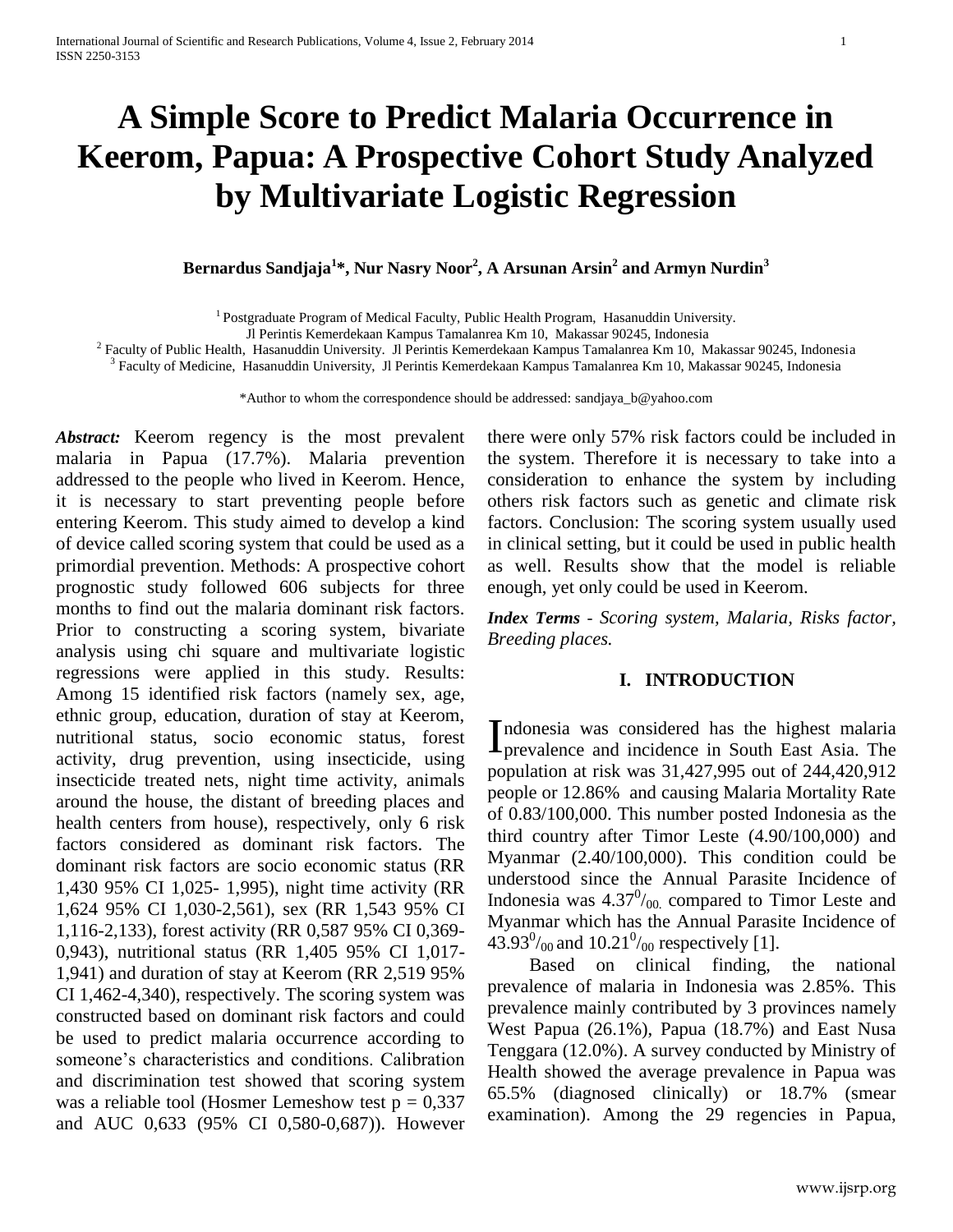Keerom showed the highest prevalence (82.1% clinically and 17.7% smear examination) [\[2,](#page-7-1) [3\]](#page-8-0).

Since the launching of its national program in 1963, Papua has not been able to control malaria moreover Keerom newly developed regency. The control program consists of Indoor Residual Spraying (IRS), the use of Insecticide Treated Nets (ITN) and media campaign. These all efforts addressed for preventing people who lived in Keerom. As a newly develop regency, Keerom attracts many people to come for works. Therefore it is also necessary to prevent people before entering Keerom as a primordial prevention.

Scoring system generally used in clinical setting as a simple and reliable device to predict the outcome of a disease in relation to the symptoms and signs. Plenty publications could be found elsewhere regarding the scoring system for several diseases (e g scoring system for malaria [\[4-7\]](#page-8-1), dengue fever [\[8\]](#page-8-2), neonatal seizure [\[9\]](#page-8-3)).

The purpose of this study was to develop a malaria scoring system in a public health setting to predict the malaria occurrence in relation to people's characteristics and conditions. Hopefully the scoring systems could be used as guidance by clinicians, decision makers and lay men for malaria primordial prevention.

## **II. MATERIAL AND METHODS**

#### **2.1 Study Area**

The study was carried out at Keerom Regency, Papua, Indonesia. Keerom with 46,282 inhabitants is located in the southern part of Jayapura which is the capital of Papua [\[12\]](#page-8-4). Keerom is divided into six districts (Web, Senggi, Waris, Arso, Arso Timur, Skanto). The regency is located in low land area of 4 m above sea level. The climate and weather are homogeneous all over Keerom. Hence, climate and weather are not considered having any influences in this study.

#### **2.2 Subjects**

Twenty five blocks census and 10 families in every block census were chosen randomly from 6 districts. The average number of family member is 4.289, so that the number of subjects chosen was around 1.000. However a total of 777 subjects were able to collect in this study.

A questionnaire inquiring for malaria risk factors was administered and physical and smear examination for malaria were done to all subjects (including collection of body weight, height and urine test for β HCG). The positive malaria subjects were excluded from study and the remaining (606 subjects) followed for 3 months for prospective cohort study.

Those considered as malaria risk factors are sex, age, ethnic group, education level, duration of stay at Keerom, nutritional status, socio economic status, forest activity, drug prevention, using insecticide, using insecticide treated bed nets, night time activity, animals around the house, the distant of breeding places and Health Centers from house.

There are many ethnics group who lived in Keerom. Some of them are local people with several tribes and the others are ethnics who came from other part on Indonesia. For simplicity the ethnics in Keerom was divided in two ethnics group, the Papuans (the local people) and Non Papuans (from other part of Indonesia). The Papuans commonly practicing subsistence agriculture and exploit forest product, yet the Non Papuans who are transmigrated from Java mostly work as government official and as peasant in the forest.

The Papuans is more resistant to malaria than the Non Papuans [\[13\]](#page-8-5). Therefore ethnics considered as a risk factor of malaria. This condition was in relation with the duration of stay in endemic area and the immunity against malaria. Accordingly people who were stayed longer than 2 years in Papua were more resistant to malaria than those who were stayed less than 2 years [\[14\]](#page-8-6).

Many studies showed that nutritional status influenced the malaria occurrence and vice versa [\[15,](#page-8-7) [16\]](#page-8-8). The nutritional status in this study was measured by age  $(0-5; 6-17$  and  $18+$  years), weights and heights according to WHO and Blössner et al [\[17,](#page-8-9) [18\]](#page-8-10). Therefore in this study ages was grouped into this manner. Nutritional status was defined as poor (under nourished and overweight) and normal. People in poor nutritional status prompt to easily getting malaria. There is a relationship between malaria and socio economic status [\[16,](#page-8-8) [19,](#page-8-11) [20\]](#page-8-12). In Vietnam and some other countries the main malaria risk factor was poverty [\[20,](#page-8-12) [21\]](#page-8-13). The socio economic status in this study defined as the amount of expenses per person per month with the cut off value of IDR.280000 or \$23.3 [\[22\]](#page-9-0).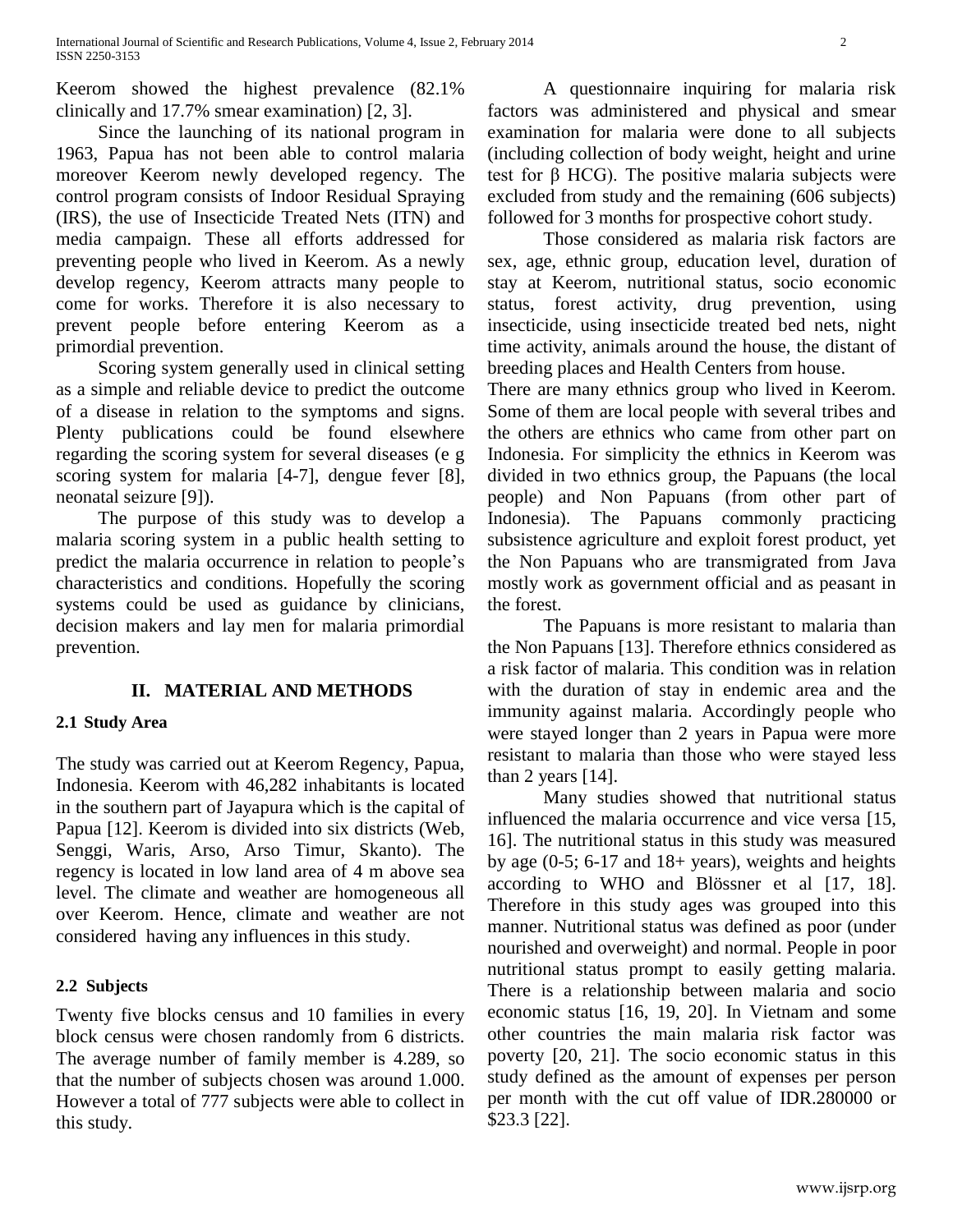The education was influencing malaria occurrence as shown in Sulawesi (Indonesia), some countries in Africa and Vietnam [\[21,](#page-8-13) [23-25\]](#page-9-1). Thang divided the education level to None, Primary school and Secondary school or higher. These levels of education were used in this study as well.

#### **2.3 Statistical Analysis**

 Data were double entered, checked and cleaned. The data set analyzed with Statistical Product for Service Solutions (SPSS) version 19. Descriptive statistics and chi-square test were used to test for significant difference  $(p<0.05)$ . A logistic regression was used to carry out a multivariate analysis for the malaria risk factors. Finally a scoring system was developed based on the result of logistic regression analysis. Calibration and discrimination of the system was tested using Hosmer and Lemeshow and Area Under the Curve (AUC).

#### **2.4 Ethical Consideration**

 The study was approved by the ethical committee of Faculty Medicine, Hasanuddin University, Makassar, Indonesia. The fundamental principles of ethics in research on human participants were upheld throughout the study. The research procedures were disclosed to the participants and informed consent was sought from them or their legal representatives. Nobody was coerced into the study and if individuals wished to withdraw, they were allowed to do so without prejudice.

#### **III. RESULTS AND DISCUSSION**

#### **3.1 Results**

 There were 777 people in the study, but after checked their malaria condition with blood smear examination, 171 people excluded from the study. The cohort started with 606 negative smear examination people who were then followed up for 3 months to check their malaria condition again.

Among the 606 participants (Table 1), 72.4% were represented by Non Papuans and mostly above 18 years of age. Keerom is new developed regency and inhabited by 76.6% people who stayed no longer than 2 years. Most of the people worked as government officials especially the Non Papuans and only 23.1% as forest workers either as peasant or hunter. People whose living expenses under IDR.280000 were 25.9% and the rest considered living above the poverty line. In total 32.2% of the population were in poor nutrition status (under nourished and overweight). Keerom still a remote area surrounding with jungle, accordingly only 8.1% people have night time activity.

The environment factors in relation with malaria occurrence were the distant of breeding places and the distant of Health Center to house. The distant of breeding places that was less than 500 m from housing (22.8%) considered at high risk. Similarly the distant of health center more than 500 m (23.4%). More than half population (67.3%) used ITN and few additional people were sleeping without a bed net. As commonly happens, animals around the house could protect against mosquito bite especially the zoophilic anopheles and in turn could prevent malaria occurrence. Without understanding of this knowledge more than half people in Keerom breed their animals around their house (56.3%).

Most people have negative blood smear examination after 3 months followed up (80.2%) the additional people (19.8%) were positive. This finding slightly higher than the results of the former survey conducted in Keerom (17.7%) [\[3\]](#page-8-0).

To find out the malaria risk factors that could be used to develop scoring system, a bivariate and multivariate analysis were done, (Table 2). Bivariate analysis showed that 10 out of 15 risk factors have  $p <$  $0.25.$ 

**Table 1** Baseline characteristic of the study population

| Study population $n = 606$ |     | $\%$ |
|----------------------------|-----|------|
| Ethnic groups              |     |      |
| - Non Papuans              | 439 |      |
| <b>Papuans</b><br>$\sim$   | 167 |      |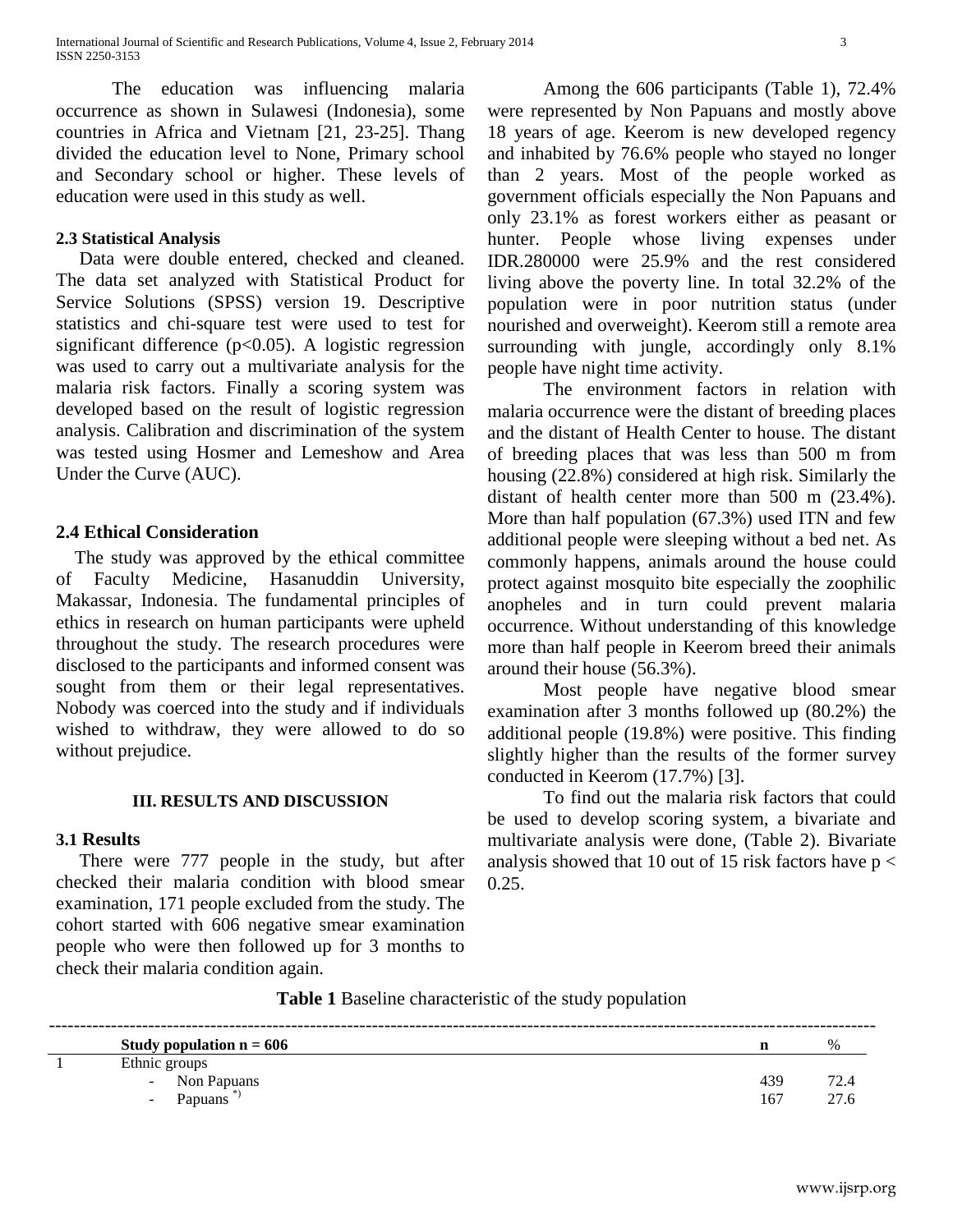| $\overline{c}$ | Sex                                                                |     |      |
|----------------|--------------------------------------------------------------------|-----|------|
|                | Female                                                             | 328 | 54.1 |
|                | $Male^*$<br>$\overline{a}$                                         | 278 | 45.9 |
| 3              | Age groups                                                         |     |      |
|                | $0-5$ years<br>$\blacksquare$                                      | 18  | 3.0  |
|                | 6-17 years<br>$\overline{\phantom{0}}$                             | 81  | 13.4 |
|                | $>18$ years <sup>*</sup>                                           | 507 | 83.7 |
| 4              | Duration of stay                                                   |     |      |
|                | $<$ 2 years                                                        | 464 | 76.6 |
|                | $>$ 2 years $\degree$                                              | 142 | 23.4 |
| 5              | <b>Education</b> level                                             |     |      |
|                | None<br>$\overline{a}$                                             | 76  | 12.5 |
|                |                                                                    | 207 | 34.2 |
|                | Primary school<br>$\blacksquare$                                   |     |      |
|                | Secondary school or higher <sup>*</sup> )<br>$\blacksquare$        | 323 | 53.3 |
| 6              | Socio economic status (based on the expenses per person per months |     |      |
|                | $<$ IDR.280,000<br>$\overline{\phantom{0}}$                        | 157 | 25.9 |
|                | $>$ IDR.280,000 <sup>*</sup><br>$\blacksquare$                     | 449 | 74.1 |
| 7              | Forest activity                                                    |     |      |
|                | Yes<br>÷,                                                          | 140 | 23.1 |
|                | $\mathrm{No}$ $^{*})$                                              | 466 | 76.9 |
| 8              | Night time activity                                                |     |      |
|                | Yes                                                                | 49  | 8.1  |
|                | $No^*$                                                             | 557 | 91.9 |
| 9              | Drug prevention                                                    |     |      |
|                | No                                                                 | 378 | 62.4 |
|                | $Yes^*$<br>$\overline{a}$                                          | 228 | 37.6 |
| 10             | Using insecticide                                                  |     |      |
|                | No<br>$\overline{a}$                                               | 335 | 55.3 |
|                | $Yes^*$                                                            | 271 | 44.7 |
| 11             | Using Insecticide Treated Nets (ITN)                               |     |      |
|                | No<br>L,                                                           | 198 | 32.7 |
|                | $Yes^*$                                                            | 408 | 67.3 |
|                |                                                                    |     |      |
| 12             | Animals around the house                                           |     |      |
|                | No<br>$\overline{a}$<br>$Yes^*$                                    | 265 | 43.7 |
|                |                                                                    | 341 | 56.3 |
| 13             | Nutritional status                                                 |     |      |
|                | Poor<br>$\frac{1}{2}$                                              | 195 | 32.2 |
|                | Normal <sup>*</sup><br>$\overline{a}$                              | 411 | 67.8 |
| 14             | Distant to breeding places                                         |     |      |
|                | $< 500~\mathrm{m}$<br>$\overline{a}$                               | 138 | 22.8 |
|                | $> 500 \text{ m}^{*}$                                              | 468 | 77.2 |
| 15             | Distant to health services (health centers)                        |     |      |
|                | $> 500$ m<br>÷,                                                    | 142 | 23.4 |
|                | 250-500 m                                                          | 132 | 21.8 |
|                | $< 250 \mathrm{m}^{*}$                                             | 332 | 54.8 |
| 16             | Blood smear examination                                            |     |      |
|                | Positive<br>$\overline{a}$                                         | 120 | 19.8 |
|                | Negative                                                           | 486 | 80.2 |
|                |                                                                    |     |      |

\*) Reference

## **Table 2** Risk factors, bivariate analysis

|            | <b>Variables</b> |   | <b>Blood smear examination</b> |   |                 | p value | <b>RR</b> |       | 95% CI        |
|------------|------------------|---|--------------------------------|---|-----------------|---------|-----------|-------|---------------|
|            |                  |   | <b>Positive</b>                |   | <b>Negative</b> |         |           | Min   | <b>Max</b>    |
|            |                  | n | $\frac{0}{0}$                  | n | $\frac{6}{9}$   |         |           |       |               |
| <b>Sex</b> |                  |   |                                |   |                 | 0,008   | 1,543     | 1,116 | 2,133         |
|            |                  |   |                                |   |                 |         |           |       | www.ijsrp.org |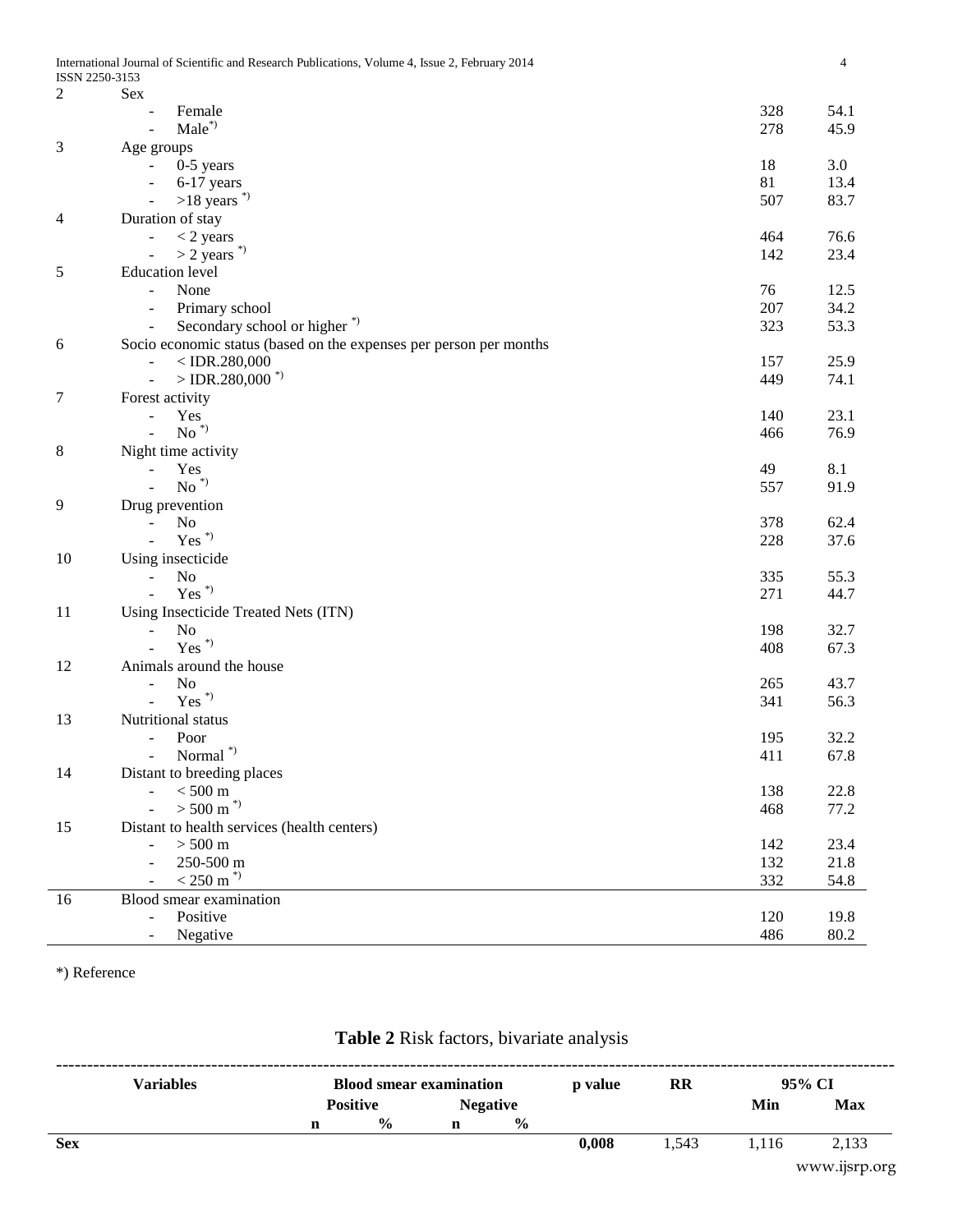| International Journal of Scientific and Research Publications, Volume 4, Issue 2, February 2014<br>ISSN 2250-3153 |                |      |     |      |       |       |       | 5     |
|-------------------------------------------------------------------------------------------------------------------|----------------|------|-----|------|-------|-------|-------|-------|
| Male                                                                                                              | 68             | 24,5 | 210 | 75,5 |       |       |       |       |
| Female*)                                                                                                          | 52             | 15,9 | 276 | 84,1 |       |       |       |       |
| Age                                                                                                               |                |      |     |      |       |       |       |       |
| $0-5y$                                                                                                            | $\overline{4}$ | 22,2 | 14  | 77,8 |       |       |       |       |
| $6-17$ y                                                                                                          | 18             | 22,2 | 63  | 77,8 | 0,804 |       |       |       |
| $>18 y^*$                                                                                                         | 98             | 19,3 | 409 | 80,7 |       |       |       |       |
| <b>Ethnic groups</b>                                                                                              |                |      |     |      |       |       |       |       |
| Non Papuans                                                                                                       | 95             | 21,6 | 344 | 78,4 | 0,006 | 1,446 | 0,966 | 2,163 |
| Papuans*)                                                                                                         | 25             | 15,0 | 142 | 85,0 |       |       |       |       |
| <b>Education level</b>                                                                                            |                |      |     |      |       |       |       |       |
| None                                                                                                              | 11             | 14,5 | 65  | 85,5 |       |       |       |       |
| Primary school                                                                                                    | 31             | 15,0 | 176 | 85,0 | 0,016 |       |       |       |
| >Secondary school*)                                                                                               | 78             | 24,1 | 245 | 75,9 |       |       |       |       |
| <b>Duration of stay</b>                                                                                           |                |      |     |      |       |       |       |       |
| $\leq$ 2 years                                                                                                    | 107            | 23,1 | 357 | 76,9 | 0,000 | 2,519 | 1,462 | 4,340 |
| $>2$ years*)                                                                                                      | 13             | 9,2  | 129 | 90,8 |       |       |       |       |
| <b>Nutritional status</b>                                                                                         |                |      |     |      |       |       |       |       |
| Poor                                                                                                              | 48             | 24,6 | 147 | 75,4 | 0,041 | 1,405 | 1,017 | 1,941 |
| Normal*)                                                                                                          | $72\,$         | 17,5 | 339 | 82,5 |       |       |       |       |
| Socio economic status                                                                                             |                |      |     |      |       |       |       |       |
| $<$ IDR.280000                                                                                                    | 40             | 25,5 | 117 | 74,5 | 0,038 | 1,430 | 1,025 | 1,995 |
| $>$ IDR.280000                                                                                                    | 80             | 17,8 | 369 | 82,2 |       |       |       |       |
| <b>Forest activity</b>                                                                                            |                |      |     |      |       |       |       |       |
| Yes                                                                                                               | 18             | 12,9 | 122 | 87,1 | 0,019 | 0,587 | 0,369 | 0,934 |
| $No*$                                                                                                             | 102            | 21,9 | 364 | 78,1 |       |       |       |       |
| <b>Drug prevention</b>                                                                                            |                |      |     |      |       |       |       |       |
| No                                                                                                                | $72\,$         | 19,0 | 306 | 81,0 | 0,549 | 0,905 | 0,653 | 1,254 |
| Yes*)                                                                                                             | 48             | 21,1 | 180 | 78,9 |       |       |       |       |
| <b>Using insecticide</b>                                                                                          |                |      |     |      |       |       |       |       |
| No                                                                                                                | 57             | 17,0 | 278 | 83,0 | 0,056 | 0,732 | 0,531 | 1,008 |
| Yes*)                                                                                                             | 63             | 23,2 | 208 | 76,8 |       |       |       |       |
| <b>ITN</b>                                                                                                        |                |      |     |      |       |       |       |       |
| No                                                                                                                | 30             | 15,2 | 168 | 84,8 | 0,045 | 0,687 | 0,471 | 1,001 |
| $Yes^*$                                                                                                           | 90             | 22,1 | 318 | 77,9 |       |       |       |       |
| <b>Night time activity</b>                                                                                        |                |      |     |      |       |       |       |       |
| Yes                                                                                                               | 15             | 30,6 | 34  | 69,4 | 0,048 | 1,624 | 1,030 | 2,561 |
| $No*$                                                                                                             | 237            | 34,8 | 445 | 65,2 |       |       |       |       |
| Animals around the house                                                                                          |                |      |     |      |       |       |       |       |
| $\rm No$                                                                                                          | 54             | 20,4 | 211 | 79,6 | 0,754 | 1,053 | 0,763 | 1,453 |
| $Yes^*)$                                                                                                          | 66             | 19,4 | 275 | 80,6 |       |       |       |       |
| <b>Breeding places distant</b>                                                                                    |                |      |     |      |       |       |       |       |
| $\leq 500$ m                                                                                                      | 38             | 27,5 | 100 | 72,5 | 0,009 | 1,572 | 1,125 | 2,196 |
| $>500 \text{ m}^*$ )                                                                                              | 82             | 17,5 | 386 | 82,5 |       |       |       |       |
| <b>Health centers distant</b>                                                                                     |                |      |     |      |       |       |       |       |
| $>500$ m                                                                                                          | 30             | 21,1 | 112 | 78,9 |       |       |       |       |
| 250-500 m                                                                                                         | 26             | 19,7 | 106 | 80,3 | 0,898 |       |       |       |
| $< 250 \text{ m}^*$ )                                                                                             | 64             | 19,3 | 268 | 80,7 |       |       |       |       |

 $\overline{\phantom{a}}$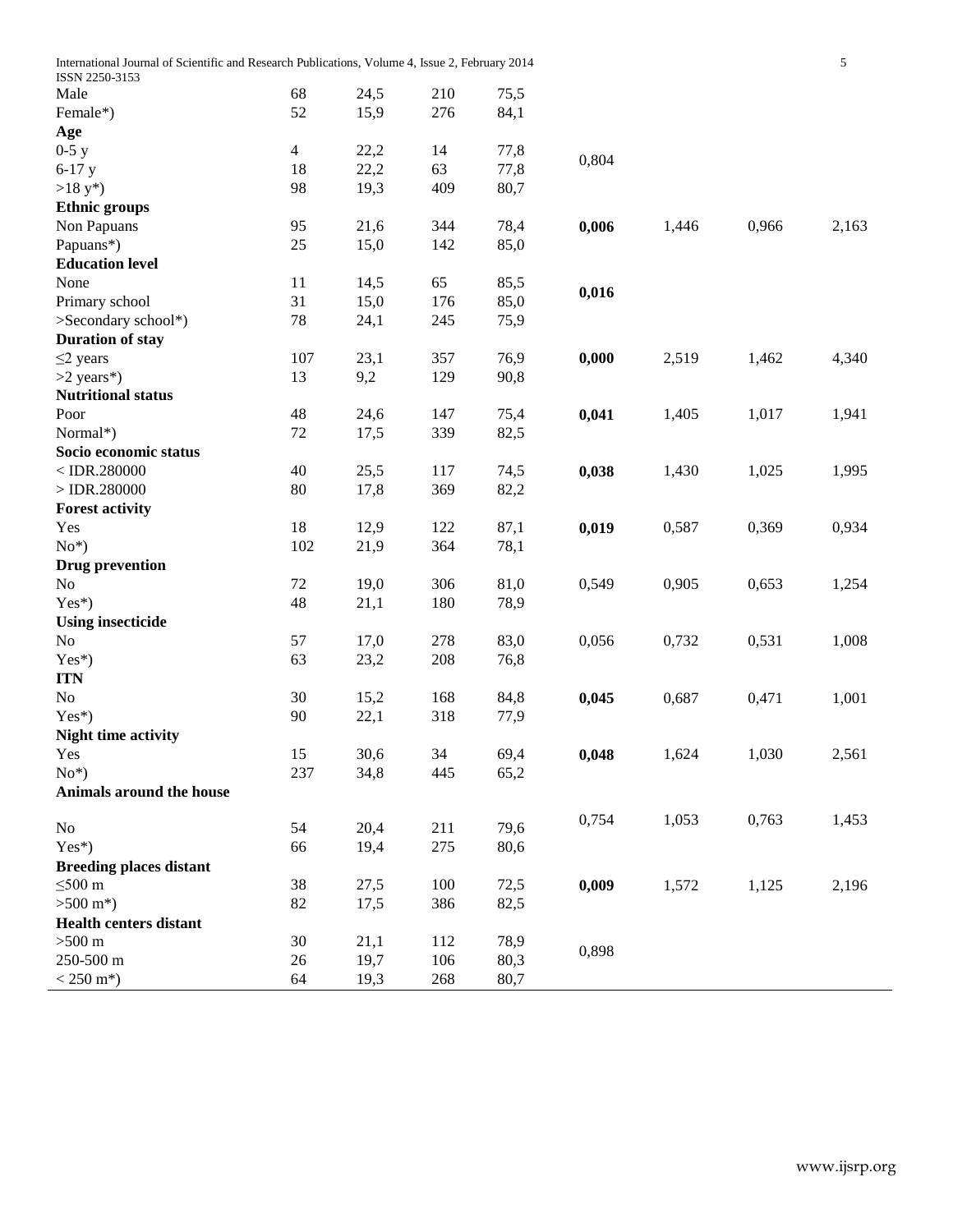Those with  $p < 0.25$  could be further analyzed by backward stepwise multivariate logistic regression. However, only 6 risk factors considered as the main risk factors connected to the malaria occurrence (Table 3).

| <b>Table 3</b> Backward stepwise logistic regression of the malaria risk factors |  |  |
|----------------------------------------------------------------------------------|--|--|
|----------------------------------------------------------------------------------|--|--|

|            |                             |          |      |        |                |      |        |       | 95% C.I.for<br>EXP(B) |
|------------|-----------------------------|----------|------|--------|----------------|------|--------|-------|-----------------------|
|            |                             | B        | S.E. | Wald   | df             | Sig. | Exp(B) | Lower | Upper                 |
| Step $1^a$ | Socio economic status(1)    | .389     | .257 | 2.298  | $\mathbf{1}$   | .130 | 1.476  | .892  | 2.442                 |
|            | Night time activity $(1)$   | .717     | .358 | 4.009  | $\mathbf{1}$   | .045 | 2.049  | 1.015 | 4.136                 |
|            | Sex(1)                      | .599     | .216 | 7.665  | $\mathbf{1}$   | .006 | 1.820  | 1.191 | 2.780                 |
|            | <b>Education</b> level      |          |      | 1.979  | $\overline{2}$ | .372 |        |       |                       |
|            | Education level (1)         | $-.271$  | .386 | .495   | $\mathbf{1}$   | .482 | .762   | .358  | 1.624                 |
|            | Education level (2)         | $-.359$  | .263 | 1.864  | $\mathbf{1}$   | .172 | .699   | .417  | 1.169                 |
|            | Forest activity $(1)$       | $-.363$  | .321 | 1.280  | $\mathbf{1}$   | .258 | .696   | .371  | 1.305                 |
|            | ITN(1)                      | $-.325$  | .257 | 1.594  | $\mathbf{1}$   | .207 | .723   | .437  | 1.196                 |
|            | Breeding places distant(1)  | .238     | .267 | .791   | $\mathbf{1}$   | .374 | 1.268  | .751  | 2.141                 |
|            | Nutrition status(1)         | .631     | .229 | 7.582  | $\mathbf{1}$   | .006 | 1.880  | 1.200 | 2.947                 |
|            | Duration of $stay(1)$       | 1.091    | .331 | 10.848 | $\mathbf{1}$   | .001 | 2.977  | 1.555 | 5.698                 |
|            | Constant                    | $-2.747$ | .391 | 49.447 | $\mathbf{1}$   | .000 | .064   |       |                       |
| Step $2^a$ | Socio economic status $(1)$ | .483     | .234 | 4.266  | $\mathbf{1}$   | .039 | 1.621  | 1.025 | 2.563                 |
|            | Night time activity $(1)$   | .753     | .355 | 4.498  | $\mathbf{1}$   | .034 | 2.124  | 1.059 | 4.262                 |
|            | Sex(1)                      | .597     | .216 | 7.641  | $\mathbf{1}$   | .006 | 1.817  | 1.190 | 2.774                 |
|            | <b>Education</b> level      |          |      | 2.274  | $\overline{2}$ | .321 |        |       |                       |
|            | Education level (1)         | $-.311$  | .383 | .660   | $\mathbf{1}$   | .417 | .733   | .346  | 1.552                 |
|            | Education level (2)         | $-.377$  | .261 | 2.080  | $\mathbf{1}$   | .149 | .686   | .411  | 1.145                 |
|            | Forest activity $(1)$       | $-.402$  | .318 | 1.599  | $\mathbf{1}$   | .206 | .669   | .359  | 1.247                 |
|            | ITN(1)                      | $-.303$  | .256 | 1.398  | $\mathbf{1}$   | .237 | .739   | .447  | 1.220                 |
|            | Nutrition status(1)         | .613     | .228 | 7.231  | $\mathbf{1}$   | .007 | 1.846  | 1.181 | 2.885                 |
|            | Duration of $stay(1)$       | 1.120    | .330 | 11.527 | $\mathbf{1}$   | .001 | 3.066  | 1.606 | 5.855                 |
|            | Constant                    | $-2.722$ | .390 | 48.838 | $\mathbf{1}$   | .000 | .066   |       |                       |
| Step $3^a$ | Socio economic status(1)    | .492     | .233 | 4.453  | $\mathbf{1}$   | .035 | 1.635  | 1.036 | 2.583                 |
|            | Night time activity $(1)$   | .721     | .351 | 4.229  | $\mathbf{1}$   | .040 | 2.057  | 1.034 | 4.090                 |
|            | Sex(1)                      | .614     | .215 | 8.150  | $\mathbf{1}$   | .004 | 1.848  | 1.212 | 2.816                 |
|            | Forest activity $(1)$       | $-.537$  | .305 | 3.107  | $\mathbf{1}$   | .078 | .584   | .322  | 1.062                 |
|            | ITN(1)                      | $-.332$  | .250 | 1.755  | $\mathbf{1}$   | .185 | .718   | .439  | 1.172                 |
|            | Nutrition status(1)         | .562     | .225 | 6.260  | $\mathbf{1}$   | .012 | 1.754  | 1.129 | 2.724                 |
|            | Duration of $stay(1)$       | 1.210    | .325 | 13.869 | $\mathbf{1}$   | .000 | 3.354  | 1.774 | 6.340                 |
|            | Constant                    | $-2.902$ | .373 | 60.399 | $\mathbf{1}$   | .000 | .055   |       |                       |
| Step $4^a$ | Socio economic status $(1)$ | .479     | .232 | 4.243  | $\mathbf{1}$   | .039 | 1.614  | 1.024 | 2.546                 |
|            | Night time activity $(1)$   | .725     | .352 | 4.252  | $\mathbf{1}$   | .039 | 2.064  | 1.037 | 4.112                 |
|            | Sex(1)                      | .608     | .214 | 8.042  | $\mathbf{1}$   | .005 | 1.837  | 1.207 | 2.796                 |
|            | Forest activity $(1)$       | $-.652$  | .292 | 4.979  | $\mathbf{1}$   | .026 | .521   | .294  | .924                  |
|            | Nutrition status(1)         | .564     | .224 | 6.326  | $\mathbf{1}$   | .012 | 1.757  | 1.132 | 2.726                 |
|            | Duration of $stay(1)$       | 1.219    | .324 | 14.123 | $\mathbf{1}$   | .000 | 3.384  | 1.792 | 6.391                 |
|            | Constant                    | $-2.978$ | .370 | 64.941 | $\mathbf{1}$   | .000 | .051   |       |                       |

a. Variable(s) entered on step 1: Socio economic status, Night time activity, Sex, Education level, Forest activity,

ITN, Breeding places distant, Nutrition status, Duration of stay.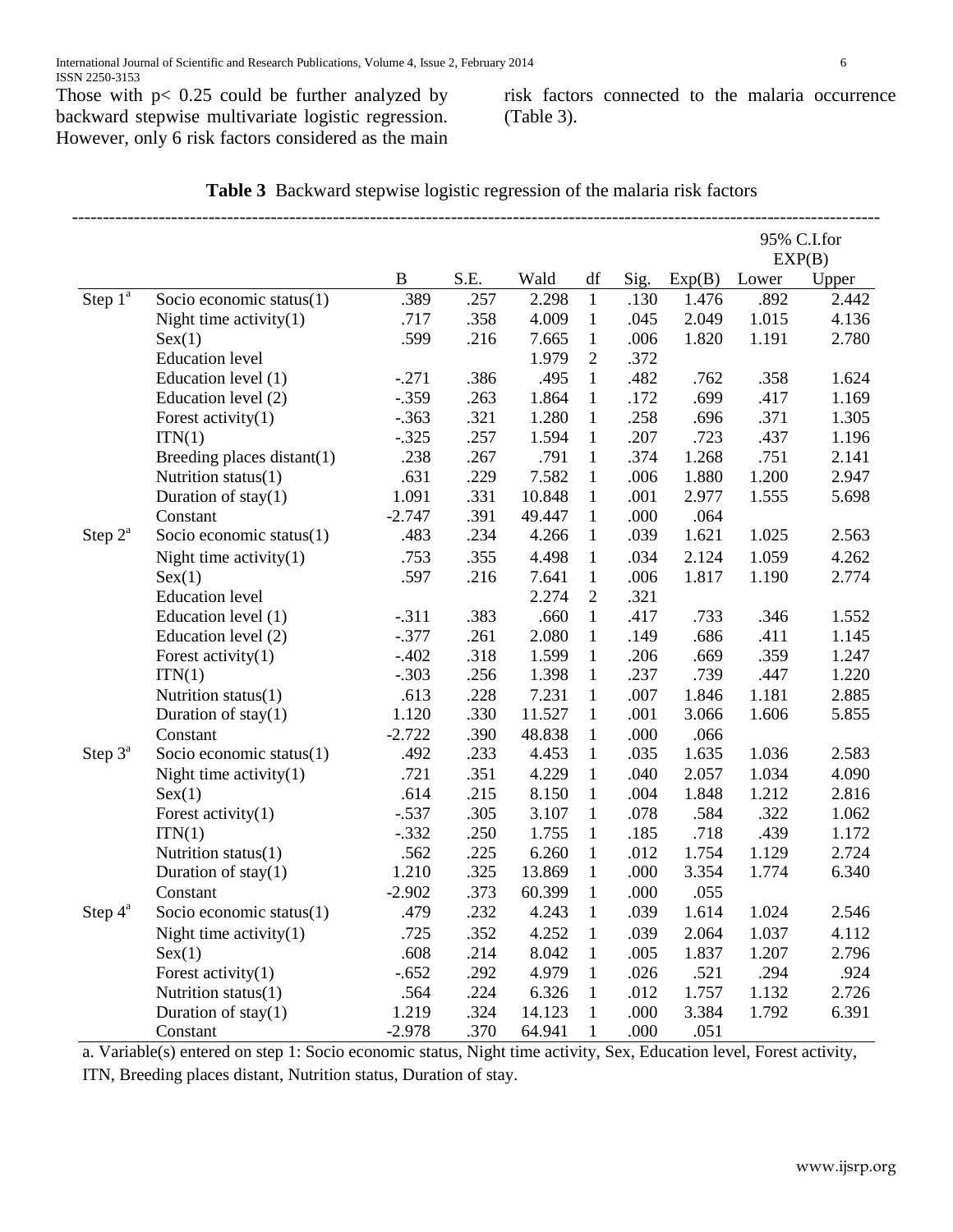The risk factors which were processed for scoring system were sex, duration of stay, nutritional status, socio economic status, forest activity and night time activity. All these factors were scored with the range of zero to seven. A person with zero score meant having no risk factors and score seven meant having all the risk factors. All the score of the risk factors were then sum up as a total score.

Logistic regression as a mathematical approach explained the relation between risk factors and dependent variable (malaria occurrence) using a

regression equation  $y = (\alpha + \beta_1 x_1 + \beta_2 x_2 + \dots \beta_i x_i)$ . In this case the equation was  $y = -2.703 + 0.434$  x total\_score. The probability having malaria was shown by the equation of  $P = \frac{1}{1+\epsilon}$  $\mathbf{1}$ 

To find the probability of someone getting malaria in Keerom, it was provided a malaria score card. The card is easy to fill in by choosing the condition they may have and the score comes up with certain number and percentage of the probability of malaria occurrence (Figure 1).

| <b>MALARIA SCORE CARD</b><br><b>KEEROM REGENCY</b> |                     |                                                                                                                                                                       |                                                   |                   |       |  |  |  |
|----------------------------------------------------|---------------------|-----------------------------------------------------------------------------------------------------------------------------------------------------------------------|---------------------------------------------------|-------------------|-------|--|--|--|
| Date                                               |                     |                                                                                                                                                                       |                                                   |                   |       |  |  |  |
| Name                                               |                     |                                                                                                                                                                       |                                                   |                   |       |  |  |  |
|                                                    |                     | Please fill in according to your conditions                                                                                                                           |                                                   |                   |       |  |  |  |
|                                                    |                     | Sex                                                                                                                                                                   | Male                                              | Female            | Score |  |  |  |
| $\mathbf{1}$                                       |                     |                                                                                                                                                                       |                                                   | $\Omega$          |       |  |  |  |
| $\overline{2}$                                     |                     | Nutritional status <sup>*</sup> )                                                                                                                                     | Poor                                              | Normal            |       |  |  |  |
|                                                    |                     |                                                                                                                                                                       |                                                   | $\Omega$          |       |  |  |  |
| 3                                                  |                     | Forest activity                                                                                                                                                       | Yes                                               | $\rm No$          |       |  |  |  |
|                                                    |                     |                                                                                                                                                                       |                                                   | $\theta$          |       |  |  |  |
| 4                                                  | Night time activity |                                                                                                                                                                       | Yes                                               | N <sub>o</sub>    |       |  |  |  |
|                                                    |                     |                                                                                                                                                                       |                                                   | $\Omega$          |       |  |  |  |
|                                                    |                     |                                                                                                                                                                       | Less than                                         | More than         |       |  |  |  |
| 5                                                  |                     | Expenses per person per month                                                                                                                                         | IDR.280000                                        | IDR.280000        |       |  |  |  |
|                                                    |                     |                                                                                                                                                                       |                                                   | $\Omega$          |       |  |  |  |
|                                                    |                     |                                                                                                                                                                       | Less than 2 years                                 | More than 2 years |       |  |  |  |
| 6                                                  |                     | Duration of stay in Keerom                                                                                                                                            |                                                   |                   |       |  |  |  |
|                                                    |                     |                                                                                                                                                                       | $\overline{2}$                                    | $\boldsymbol{0}$  |       |  |  |  |
|                                                    |                     | <b>Total Score</b>                                                                                                                                                    |                                                   |                   |       |  |  |  |
|                                                    |                     | According to the Total Score, the probability you encountered with malaria in Keerom is:                                                                              |                                                   |                   |       |  |  |  |
| Score<br>Probability malaria occurrence            |                     | Score                                                                                                                                                                 | Probability malaria occurrence                    |                   |       |  |  |  |
|                                                    | $\boldsymbol{0}$    | 6%                                                                                                                                                                    | 4                                                 |                   | 27%   |  |  |  |
|                                                    | 9%                  |                                                                                                                                                                       | 5                                                 |                   | 36%   |  |  |  |
|                                                    | $\overline{2}$      | 13%                                                                                                                                                                   | 6                                                 |                   | 46%   |  |  |  |
|                                                    | $\overline{3}$      | 19%                                                                                                                                                                   | $\overline{7}$                                    |                   | 57%   |  |  |  |
|                                                    |                     |                                                                                                                                                                       |                                                   |                   |       |  |  |  |
|                                                    |                     | $\mathbf{A}$ and $\mathbf{A}$ and $\mathbf{A}$ and $\mathbf{A}$ are $\mathbf{A}$ and $\mathbf{B}$ and $\mathbf{A}$ and $\mathbf{A}$ and $\mathbf{A}$ and $\mathbf{A}$ | $1.405$ $7.40$ $1.40$ $1.41$ $1.41$ $1.41$ $1.41$ |                   |       |  |  |  |

**Figure 1** Malaria Score Card

\*) Nutritional status based on Body Mass Index. BMI between 18.5 -24.9 considered normal otherwise is poor.

## **3.2 Discussion**

Keerom is a new regency and gave a plenty opportunities for works. Many people came to Keerom from other part of Papua and Indonesia for work. Almost all of them were susceptible to malaria and have no immunity at all. Therefore

malaria prevalence was very high. Several efforts have been done to control, however the prevalence still very high. The last survey done in this area reveal the prevalence of 17.7% [\[3\]](#page-8-0). The main effort to eliminate malaria in Keerom was prevention against mosquito bite such as insecticide, ITN and Indoors Residual Spraying. All these measures addressed to people who were already stayed in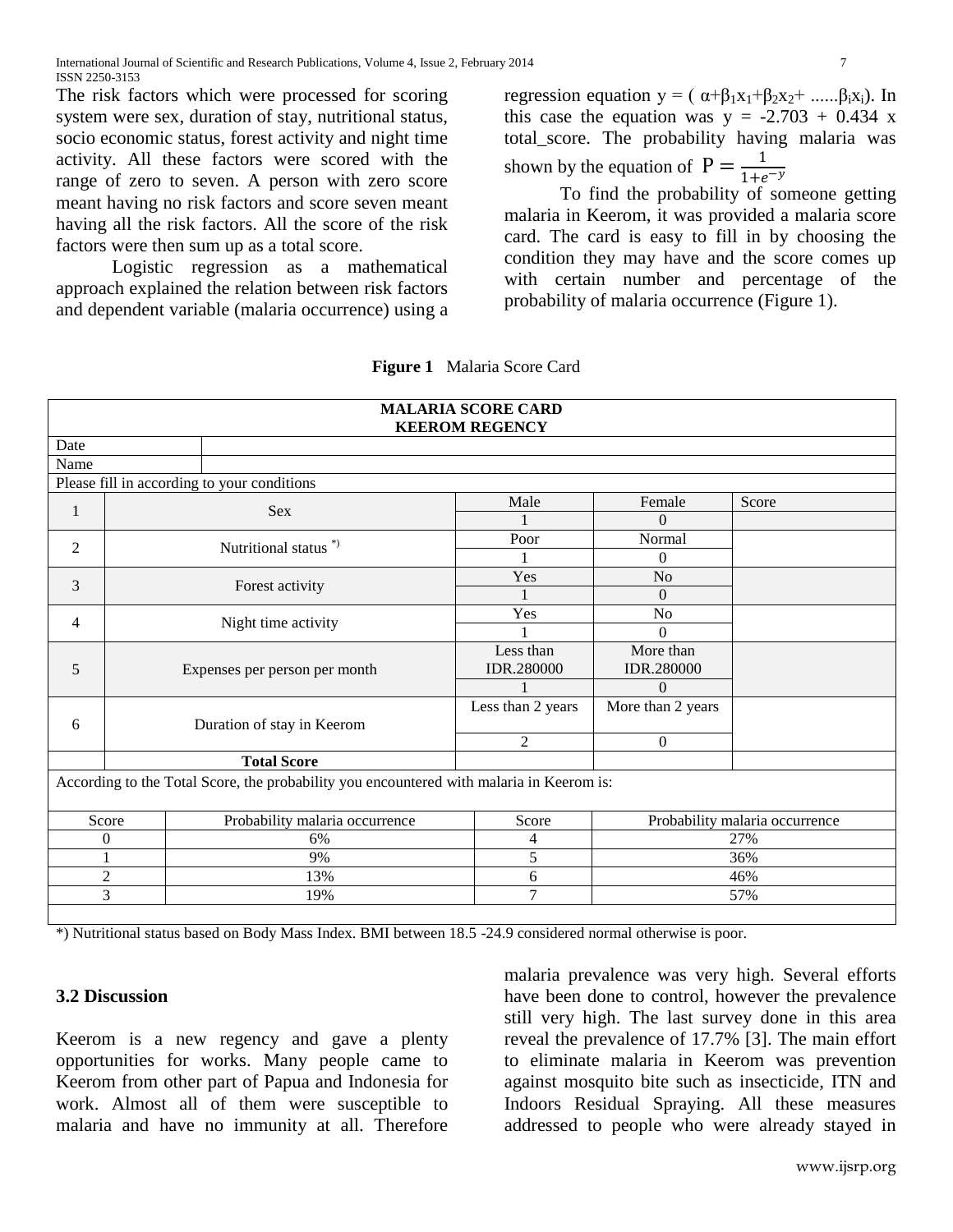Keerom. However, there was no effort to protect people before coming to Keerom.

A prognostics study aimed to develop a model to predict a malaria outcome of a subject according to his characteristics. According to Royston and Steyerberg, the appropriate design for the study was prospective cohort with the alternative design were case control or nested case control [\[10,](#page-8-14) [26\]](#page-9-2) to find the main risk factor of malaria. This study conducted with prospective cohort for 3 months. Some aspects have to be taken into consideration in choosing risk factors used in the model in order the model could be easily used by the lay men, decision makers and clinician. In addition the risk factors have to be chosen statistically and based on the literatures.

The bivariate analysis and logistic regression eliminated some risk factors and 6 remaining used in the model. Based on these 6 factors (sex, socio economic status, night time activity, forest activity, duration of stay and nutritional status) scoring system was developed. Hosmer and Lemeshow test  $(p=0.337)$  and AUC (0.633 95% CI 0.580-0.687) showed that the model reliable enough (Figure 2).



**Figure 2.** Area Under the Curve of the model

However, this model was not able to accommodate the other 43% risk factors and was only able to predict the 57% risk factors (Figure 1). In order the model could accommodate all risk factors, it has to accommodate more risk factors such as genetics (ovalocytosis, G6PD, Thalassemia, Duffy antigen), environment factors (house condition) and weather factors (temperature, humidity, rainfall). Certainly this scoring system could only be used in Keerom.

## **IV. Conclusions**

We propose this scoring system for people entering Keerom Regency as a primordial prevention. This scoring system needs prospective validation in a new sample of people in other regency. If confirmed with other study, then the scoring system has the potential to become a useful tool for primordial prevention before entering malaria endemic area.

## **Authors' contributions**

All the authors participated significantly in the analysis, drafting of the manuscript and writing the final version of the paper. BS conceptualized the study. NN, AA and AN contributed towards the statistical analysis.

## **Acknowledgements**

Many thanks go to the health staff at all level in Keerom Regency for implementing the survey. We would also like to thank the people who participated in the study and population living in the study area.

## **References**

- <span id="page-7-0"></span>1. WHO: **World Malaria Report 2010.** 2010.
- <span id="page-7-1"></span>2. Depkes RI: **Report on Basic Health Research (RISKESDAS) 2007.** Jakarta: MOH Indonesia; 2008.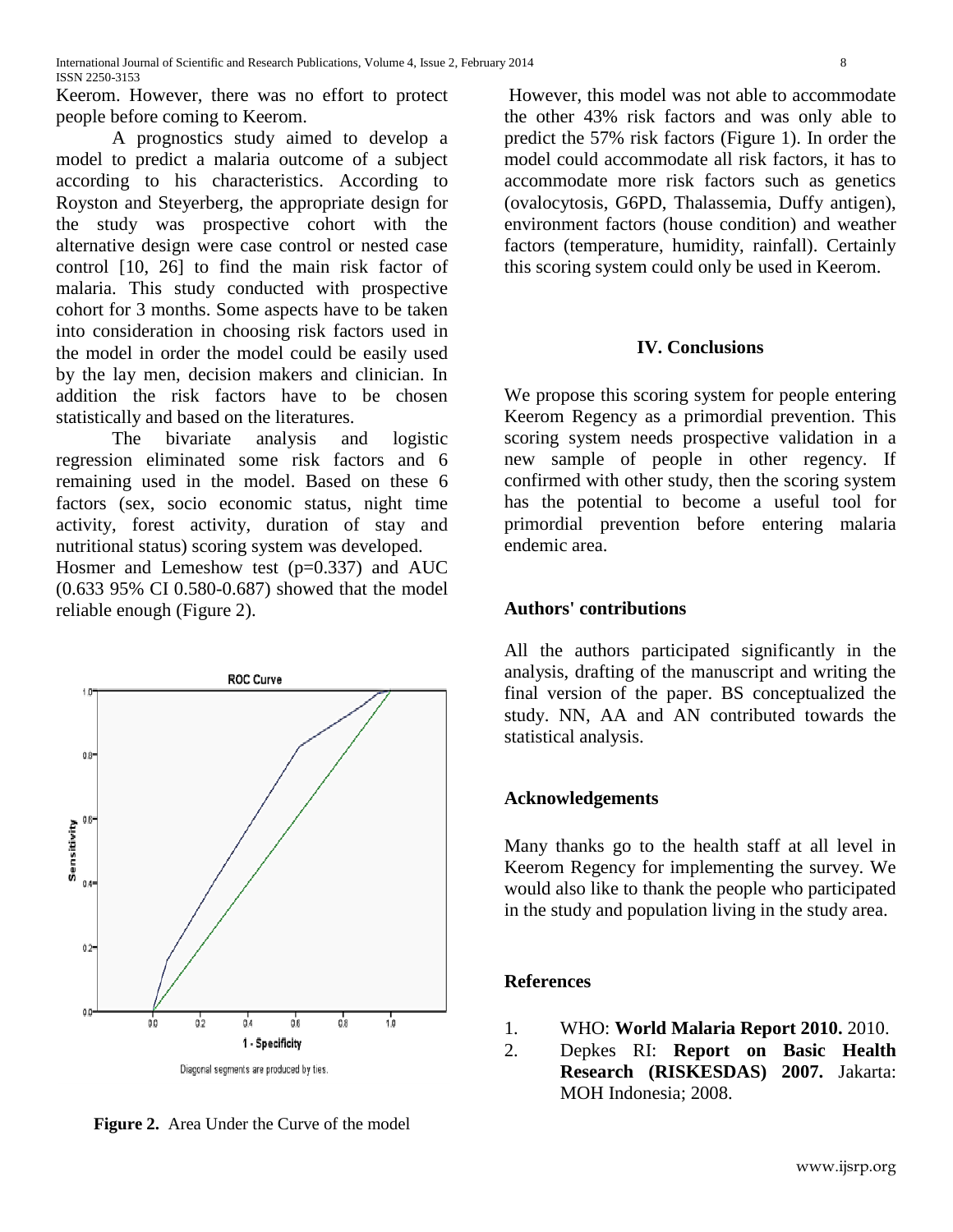- <span id="page-8-0"></span>3. Depkes RI: **Report on Basic Health Research Papua Province 2007.** Jakarta: MOH Indonesia; 2008.
- <span id="page-8-1"></span>4. Mishra SK, Panigrahi P, Mishra R, Mohanty S: **Prediction of outcome in adults with severe falciparum malaria: a new scoring system.** *Malaria Journal* 2007, **6:24**.
- 5. Hanson J, Lee SJ, Mohanty S, Faiz MA, Anstey NM, Charunwatthana P, Yunus EB, Mishra SK, Tjitra E, Price RN, et al: **A Simple Score to Predict the Outcome of Severe Malaria in Adults.** *Malaria Score • CID 2010* 2010, **50:**679-685.
- 6. shah V, B.K.Shah, Vadera B, H.K.Acharya: **Clinical Scoring System to Predict Malarial Fever: A Prospective Study.** *Int J Med Public health* 2011, **1:**30-33.
- 7. Mohapatra M, Das S: **The Malaria Severity Score: a Method for Severity Assessment and Risk Prediction of Hospital Mortality for Falciparum Malaria in Adults.** *Journal of Association of Physicians of India* 2009, **57:**119-126.
- <span id="page-8-2"></span>8. Chang K, Lu P-L, Ko W-C, Tsai J-J, Tsai W-H, Chen C-D, Chen Y-H, Chen T-C, Hsieh H-C, Pan C-Y, Harn M-R: **Dengue Fever Scoring System: New Strategy for the Early Detection of Acute Dengue Virus Infection in Taiwan.** *J Formos Med Assoc* 2009, **108:**879-885.
- <span id="page-8-3"></span>9. Pisani F, Sisti L, Seri S: **A Scoring System for Early Prognostic Assessment after Neonatal Seizures.** *Pediatrics* 2009, **124:**580-587.
- <span id="page-8-14"></span>10. Royston P, Moons KGM, Altman DG, Vergouwe Y: **Prognosis and Prognostics Research: Developing A Prognostic Model.** *BMJ* 2009, **338:**338-604.
- 11. Altman DG, Vergouwe Y, Royston P, Moons KGm: **Prognosis and Prognostic Research: Validating A Prognostic Model.** *BMJ* 2009, **338:**1432-1435.
- <span id="page-8-4"></span>12. BPS: *Papua in Figure.* BPS-Statistics of Papua Province; 2010.
- <span id="page-8-5"></span>13. Baird JK, Basri H, Weina P, Maguire JD, Barcus MJ, Picarema H, Elyazar IRF, Ayomi E, Sekartuti: **Adult Javanese migrants to Indonesia Papua at risk of**

**severe disease caused by malaria.** *Epidemiol Infect* 2003, **131:**791-797.

- <span id="page-8-6"></span>14. Barcus MJ, Basri H, Picarima H, Manyakori C, Sekartuti, Elyazar I, Bangs MJ, Maguire JD, Baird JK: **Demographic Risk Factors for Severe and Fatal Vivax and Falciparum Malaria Among Hospital Admissions in Northeastern Indonesian Papua.** *Am J Trop Med Hyg* 2007, **77:**984- 991.
- <span id="page-8-7"></span>15. Kouéta F, Dao L, Yé D, Zoungrana A, Kaboré A, Sawadogo A: **Risk factors for death from severe malaria in children at the Charles de Gaulle pediatric hospital of Ouagadougou (Burkina Faso).** *Sante*  2007, **17(4):**195-199.
- <span id="page-8-8"></span>16. Sachs J, Malaney P: **The Economic and Social Burden of Malaria.** *Nature* 2002, **415:**680-685.
- <span id="page-8-9"></span>17. WHO: *WHO Child Growth Standards Length/height-for-age, weight-for-age, weight-for-length weight-for-height and body mass index-for-age Methods and development.* WHO, Department of Nutrition for Health and Development; 2006.
- <span id="page-8-10"></span>18. **Software for assessing growth and development of the world's children. Geneva: WHO, 2010**  [\[http://www.who.int/childgrowth/software/e](http://www.who.int/childgrowth/software/en/)  $n/1$  $n/1$
- <span id="page-8-11"></span>19. Worrall E, Basu S, Hanson K: **The Relationship Between Socio-Economic Status and Malaria: A Review of The Literature.** In *Ensuring that Malaria Control Interventions Reach the Poor*. London School of Hygiene and Tropical Medicine; 2003.
- <span id="page-8-12"></span>20. Protopopoff N, Bortel Wv, Speybroeck N, Geertruyden J-Pv, Baza D, D'Alessandro U, Coosewmans M: **Ranking Malaria Risk Factors to Guide Malaria Control Effort in African Highlands.** *Plos One* 2009, **4:**1- 10.
- <span id="page-8-13"></span>21. Thang ND, Erhart A, Speybroeck N, Hung LX, Thuan LK, Hung CT, Ky PV, Coosemans M, D'Alessandro U: **Malaria in Central Vietnam: Analysis of Risk Factors by Multivariate Analysis and**